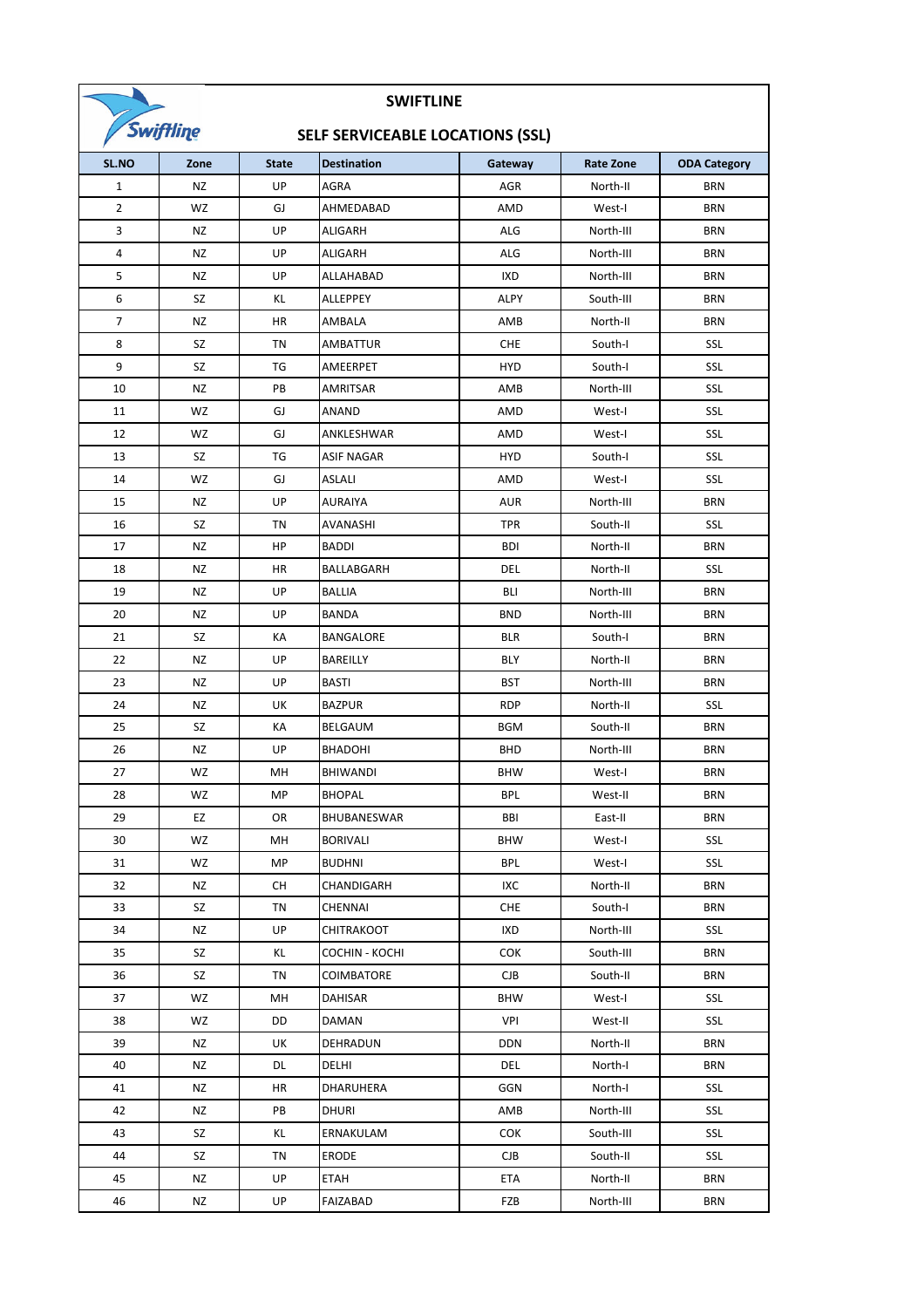| 47 | NZ | HR | FARIDABAD                | DEL        | North-I    | SSL        |
|----|----|----|--------------------------|------------|------------|------------|
| 48 | NZ | HR | <b>FARRUKH NAGAR</b>     | GGN        | North-I    | <b>BRN</b> |
| 49 | NZ | UP | FIROZABAD                | FRZ        | North-III  | BRN        |
| 50 | NZ | UK | GADARPUR                 | <b>RDP</b> | North-II   | SSL        |
| 51 | WZ | GJ | GANDHINAGAR              | AMD        | West-I     | SSL        |
| 52 | NZ | UP | GHAZIABAD                | GZB        | North-I    | <b>BRN</b> |
| 53 | WZ | GА | GOA - PONDA              | GOA        | West-II    | BRN        |
| 54 | SZ | TG | GOLCONDA                 | HYD        | South-I    | SSL        |
| 55 | NZ | UP | GONDA                    | <b>GND</b> | North-III  | BRN        |
| 56 | NZ | UP | <b>GORAKHPUR</b>         | <b>GKP</b> | North-III  | BRN        |
| 57 | WZ | MН | GOREGAON                 | <b>MUM</b> | West-I     | SSL        |
| 58 | NZ | UP | <b>GOUTAM BUDH NAGAR</b> | <b>NDA</b> | North-I    | SSL        |
| 59 | ΝZ | UP | <b>GREATER NOIDA</b>     | NDA        | North-I    | SSL        |
| 60 | SZ | TN | <b>GUMMIDIPUNDI</b>      | CHE        | South-I    | SSL        |
| 61 | ΝZ | ΗR | <b>GURGAON</b>           | GGN        | North-I    | BRN        |
| 62 | EZ | AS | <b>GUWAHATI</b>          | <b>GUA</b> | North East | <b>BRN</b> |
| 63 | NZ | UK | <b>HARIDWAR</b>          | HDR        | North-II   | BRN        |
| 64 | WZ | MН | <b>HINGNA</b>            | <b>NGP</b> | West-II    | SSL        |
| 65 | SZ | КA | <b>HOSKOTE</b>           | <b>BLR</b> | South-I    | SSL        |
| 66 | SZ | TN | <b>HOSUR</b>             | BLR        | South-II   | SSL        |
| 67 | EZ | WB | <b>HOWRAH</b>            | KOL        | East-I     | SSL        |
| 68 | SZ | КA | HUBLI                    | HBL        | South-II   | <b>BRN</b> |
| 69 | SZ | TG | HYDERABAD                | <b>HYD</b> | South-I    | <b>BRN</b> |
| 70 | WZ | MP | <b>INDORE</b>            | <b>IDR</b> | West-II    | BRN        |
| 71 | NZ | RJ | <b>JAIPUR</b>            | JAI        | North-II   | <b>BRN</b> |
| 72 | NZ | PB | JALANDHAR                | AMB        | North-III  | SSL        |
| 73 | ΝZ | UK | <b>JASPUR</b>            | <b>KSP</b> | North-III  | SSL        |
| 74 | NZ | HR | <b>JHAJJAR</b>           | GGNH       | North-I    | SSL        |
| 75 | NZ | UP | JHANSI                   | JHS        | North-III  | BRN        |
| 76 | WZ | MН | <b>JOGESHWARI</b>        | <b>BHW</b> | West-I     | SSL        |
| 77 | WZ | MН | KALYAN                   | <b>BHW</b> | West-II    | SSL        |
| 78 | WZ | MН | KANDIVALI                | <b>BHW</b> | West-I     | SSL        |
| 79 | NZ | UP | <b>KANPUR</b>            | <b>KNP</b> | North-II   | <b>BRN</b> |
| 80 | NZ | UK | <b>KASHIPUR</b>          | KSP        | North-III  | BRN        |
| 81 | NZ | PB | KHANNA                   | AMB        | North-III  | SSL        |
| 82 | NZ | UK | <b>KICHHA</b>            | <b>RDP</b> | North-II   | SSL        |
| 83 | WZ | MН | KOLHAPUR                 | KLP        | West-II    | <b>BRN</b> |
| 84 | EZ | WB | <b>KOLKATA</b>           | KOL        | East-I     | <b>BRN</b> |
| 85 | SZ | KL | KOLLAM                   | KLM        | South-III  | BRN        |
| 86 | NZ | UK | LAKSAR                   | <b>HDR</b> | North-II   | SSL        |
| 87 | NZ | UP | LALITPUR                 | LLP        | North-III  | <b>BRN</b> |
| 88 | NZ | UP | LUCKNOW                  | LKO        | North-II   | <b>BRN</b> |
| 89 | NZ | PB | LUDHIANA                 | LDH        | North-II   | BRN        |
| 90 | SZ | TN | <b>MADURAI</b>           | <b>MDR</b> | South-III  | SSL        |
| 91 | WZ | MН | MALAD                    | <b>BHW</b> | West-I     | SSL        |
| 92 | ΝZ | PB | MALERKOTLA               | AMB        | North-III  | SSL        |
| 93 | SZ | ΤN | MARAMALAI NAGAR          | <b>CHE</b> | South-I    | SSL        |
| 94 | WZ | GА | MARGOA                   | GOA        | West-II    | SSL        |
| 95 | NZ | UP | MATHURA                  | <b>MTR</b> | North-II   | <b>BRN</b> |
| 96 | NZ | UP | MAU                      | MAU        | North-III  | <b>BRN</b> |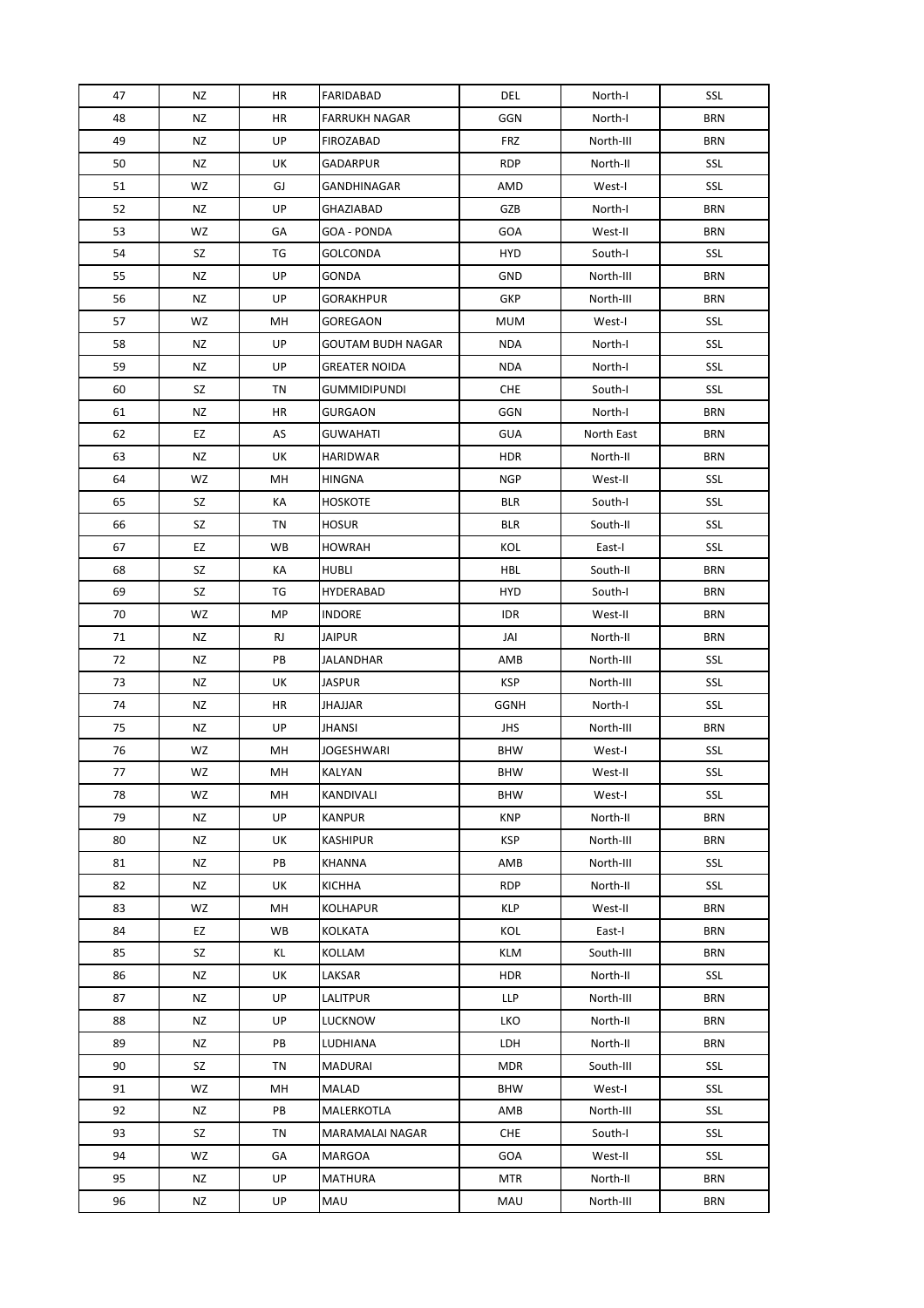| 97  | ΝZ | UP | MEERUT             | <b>MRT</b> | North-II  | <b>BRN</b> |
|-----|----|----|--------------------|------------|-----------|------------|
| 98  | NZ | PB | <b>MOHALI</b>      | AMB        | North-II  | SSL        |
| 99  | NZ | UP | MORADABAD          | MBD        | North-II  | <b>BRN</b> |
| 100 | WZ | MН | <b>MUMBAI</b>      | <b>MUM</b> | West-I    | <b>BRN</b> |
| 101 | WZ | MH | <b>NAGPUR</b>      | <b>NGP</b> | West-II   | <b>BRN</b> |
| 102 | WZ | MН | NANDED             | <b>PUN</b> | West-I    | SSL        |
| 103 | WZ | MН | <b>NASHIK</b>      | ISK        | West-II   | <b>BRN</b> |
| 104 | SZ | КA | NELAMAGALA         | <b>BLR</b> | South-I   | SSL        |
| 105 | NZ | UP | <b>NOIDA</b>       | <b>NDA</b> | North-I   | <b>BRN</b> |
| 106 | SZ | ΚL | PALAKKAD           | PLK        | South-III | BRN        |
| 107 | WZ | MH | PALGHAR            | <b>BHW</b> | West-II   | SSL        |
| 108 | NZ | HR | PANCHKULA          | AMB        | North-II  | BRN        |
| 109 | WZ | MH | PANVEL             | <b>BHW</b> | West-II   | SSL        |
| 110 | ΝZ | HP | <b>PARWANOO</b>    | IXC        | North-II  | SSL        |
| 111 | ΝZ | HR | PATAUDI            | GGN        | North-I   | SSL        |
| 112 | EZ | BR | <b>PATNA</b>       | PAT        | East-II   | <b>BRN</b> |
| 113 | SZ | PD | <b>PONDICHERRY</b> | <b>CHE</b> | South-II  | SSL        |
| 114 | SZ | TN | POONAMALEE         | <b>CHE</b> | South-I   | SSL        |
| 115 | WZ | MH | <b>PUNE</b>        | <b>PUN</b> | West-I    | <b>BRN</b> |
| 116 | WZ | MН | RABALE             | <b>BHW</b> | West-II   | SSL        |
| 117 | NZ | UP | RAEBARELI          | RBL        | North-III | BRN        |
| 118 | WZ | CG | <b>RAIPUR</b>      | <b>RPR</b> | West-III  | <b>BRN</b> |
| 119 | ΝZ | UP | <b>ROBERTSGANJ</b> | <b>RBG</b> | North-III | <b>BRN</b> |
| 120 | NZ | UK | <b>ROORKEE</b>     | <b>RKE</b> | North-II  | <b>BRN</b> |
| 121 | NZ | UK | <b>RUDARPUR</b>    | <b>RDP</b> | North-II  | <b>BRN</b> |
| 122 | WZ | GJ | SACHIN             | <b>STV</b> | West-II   | SSL        |
| 123 | NZ | UP | SAHIBABAD          | SHB        | North-I   | <b>BRN</b> |
| 124 | SZ | TN | SALEM              | <b>BLR</b> | South-III | SSL        |
| 125 | WZ | GJ | SANAND             | AMD        | West-I    | SSL        |
| 126 | NZ | PB | SANGRUR            | AMB        | North-III | SSL        |
| 127 | WZ | GJ | SARKHEJ            | AMD        | West-I    | SSL        |
| 128 | WZ | MН | SATARA             | <b>STR</b> | West-II   | BRN        |
| 129 | NZ | UP | SIDDHARTHNAGAR     | <b>SID</b> | North-III | <b>BRN</b> |
| 130 | WZ | DN | SILVASSA           | VPI        | West-II   | SSL        |
| 131 | WZ | MН | SINNAR             | ISK        | West-II   | SSL        |
| 132 | ΝZ | UP | <b>SITAPUR</b>     | <b>STP</b> | North-III | <b>BRN</b> |
| 133 | ΝZ | UK | SITARGANJ          | <b>RDP</b> | North-II  | SSL        |
| 134 | NZ | HR | SOHNA              | GGN        | North-I   | SSL        |
| 135 | WZ | MН | SOLAPUR            | <b>SLP</b> | West-III  | BRN        |
| 136 | NZ | UP | SONBHADRA          | SNB        | North-III | <b>BRN</b> |
| 137 | SZ | TN | SRIPERUMBUDUR      | <b>CHE</b> | South-I   | SSL        |
| 138 | WZ | GJ | <b>SURAT</b>       | STV        | West-II   | <b>BRN</b> |
| 139 | SZ | TN | TAMBARAM           | CHE        | South-I   | SSL        |
| 140 | WZ | MН | <b>THANE</b>       | <b>BHW</b> | West-I    | SSL        |
| 141 | SZ | KL | THRISSUR           | TIR        | South-III | <b>BRN</b> |
| 142 | SZ | ΤN | <b>TIRUPUR</b>     | <b>TPR</b> | South-II  | <b>BRN</b> |
| 143 | WZ | MН | ULHASNAGAR         | <b>BHW</b> | West-II   | SSL        |
| 144 | WZ | GJ | UMARGAM            | VAP        | West-II   | SSL        |
| 145 | WZ | GJ | VADODARA           | <b>BDQ</b> | West-II   | <b>BRN</b> |
| 146 | WZ | GJ | VALSAD             | <b>STV</b> | West-II   | SSL        |